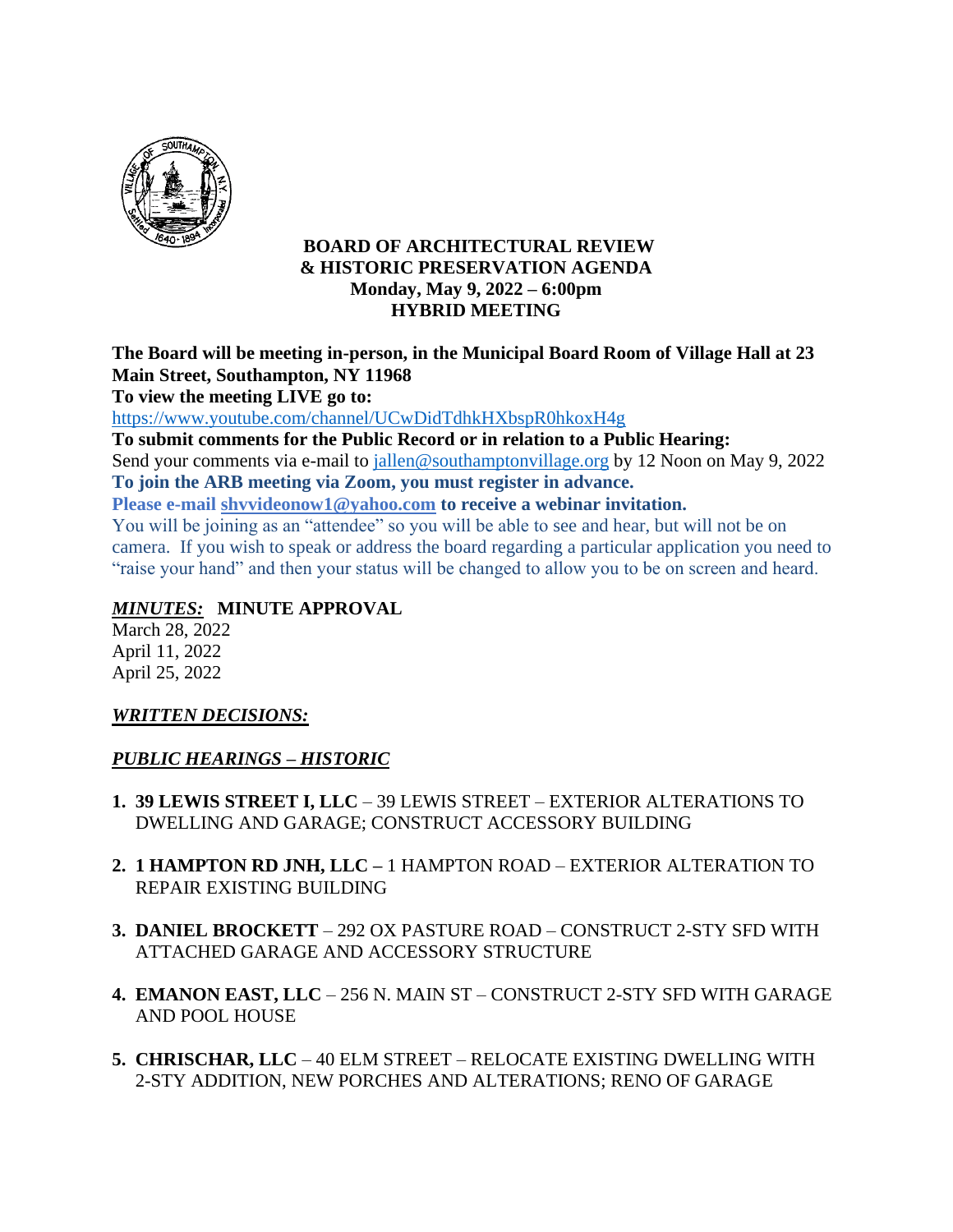- **6. MARK and HILARY McINERNEY TRUST** 150 FIRST NECK LANE ADDITION AND ALTERATIONS TO DWELLING
- **7. 27 GIN LANE, LLC** 27 GIN LANE AMEND PRIOR APPROVAL; ALTERNATE WINDOWS

#### *DRIVEWAY GATES – HISTORIC*

**1. 840 MEADOW LANE, LLC** – 840 MEADOW LANE – DRIVEWAY GATES

#### *PUBLIC HEARINGS – NON HISTORIC:*

- **1. HEART OF THE HAMPTONS –** 44 MEETING HOUSE LANE 2-STY ADD. AND ALTERATIONS; **ADJOURNED PENDING SITE PLAN APPROVAL**
- **2. PATRICE MAGEE and JOHN CUZZOCREA** 90 FOX HOLLOW LANE CONSTRUCT 2-STY SFD WITH ATTACHED GARAGE; **APPLICANT REQUESTS ADJOURNMENT TO MAY 23, 2022**
- **3. CHARLES FALCAO** 135 LEWIS STREET AMEND PRIOR ARB APPROVAL;
- **4. ANDREW SPREITZER** 85 HILDRETH STREET ONE-STORY ADDITION, COVERED FRONT PORCH, ADDITION TO EXISTING GARAGE; **APPLICANT REQUESTS ADJOURNMENT TO MAY 23, 2022**
- **5. JUAN ROMERO & ANDREA GRIMALDO** 63 ARMANDE STREET CONSTRUCT **PORTICO**
- **6. TAMARA CARMICHAEL & TODD GROSSMAN** 93 DAVID WHITES LANE AMEND A PRIOR ARB APPROVAL FOR POOL HOUSE
- **7. LUX CONSTRUCTION**  80 HARVEST LANE CONSTRUCT TWO-STORY ADDITION AND ALTERATIONS TO DWELLING
- **8. MICHAEL & NIKOU ROTH** 17 HENRY STREET DEMO OF EXISTING STRUCTURES; CONSTRUCT 2-STY SFD W/ DET. GARAGE AND POOL HOUSE
- **9. MARIANNA KOSHELEVA & GOR TER-GRIGORYAN** 3 PHEASANT CLOSE S. CONSTRUCT SCREENED PORCH AND EXTERIOR ALTERATIONS TO DWELLING; NEW POOL HOUSE AND DRIVEWAY GATES
- **10. SHAMIC HOLDINGS, LLC** 1900 MEADOW LANE ADDITION TO DWELLING
- **11. RING OF FIRE, LLC** 191 BISHOPS LANE AMEND PRIOR APPROVAL FOR